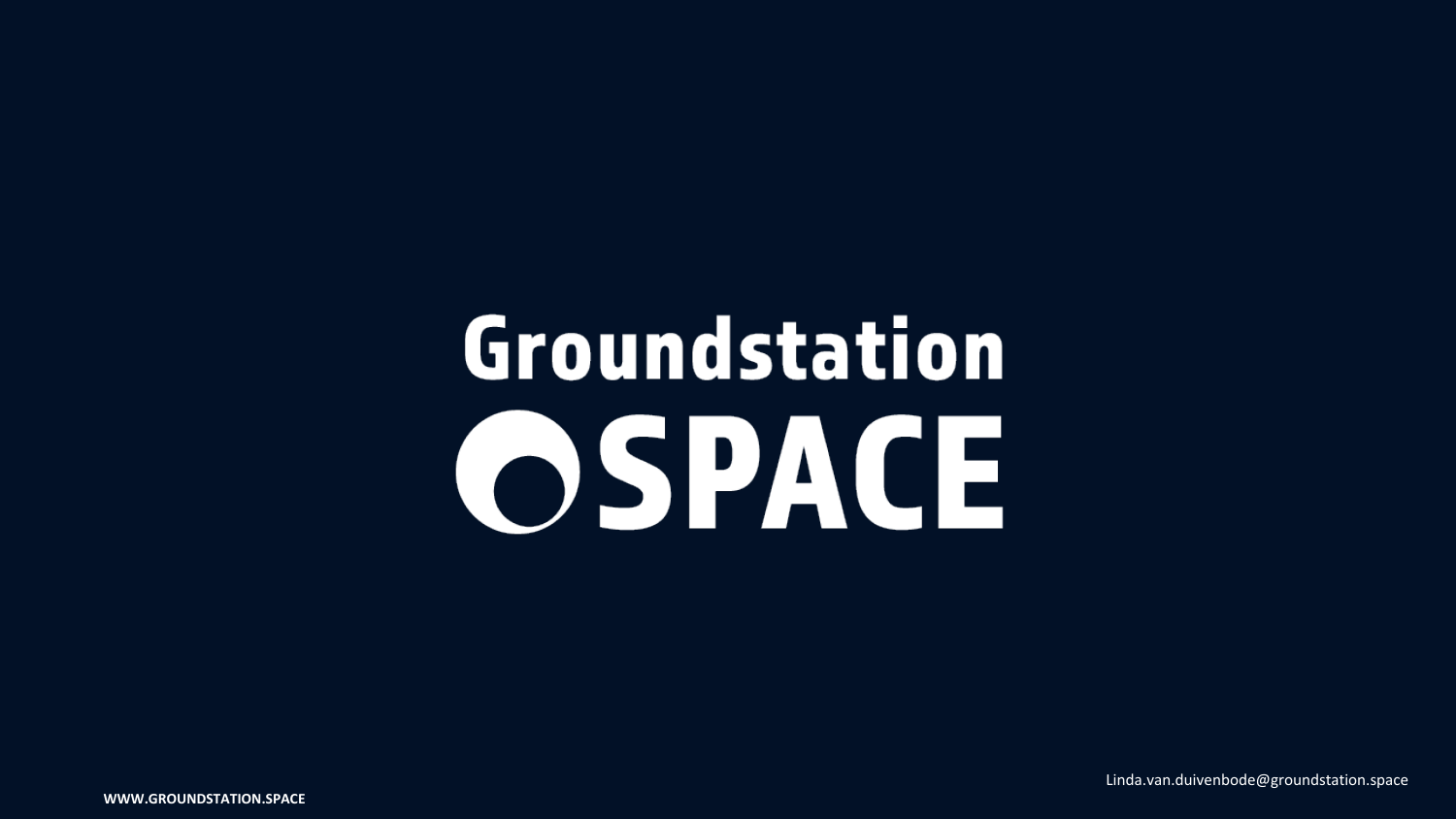**EURATOM** 

# Developments 2021-2027

From Horizon 2020 to **Horizon Europe**

### **Missions – Clusters - Destinations:**

- Health
- Civil Security for Society
- Climate, energy and Mobility
- Food, Bioeconomy, Natural Resources, Agriculture and Environment



\* The European Institute of Innovation & Technology (EIT) is not part of the Specific Programme

**HORIZON EUROPE**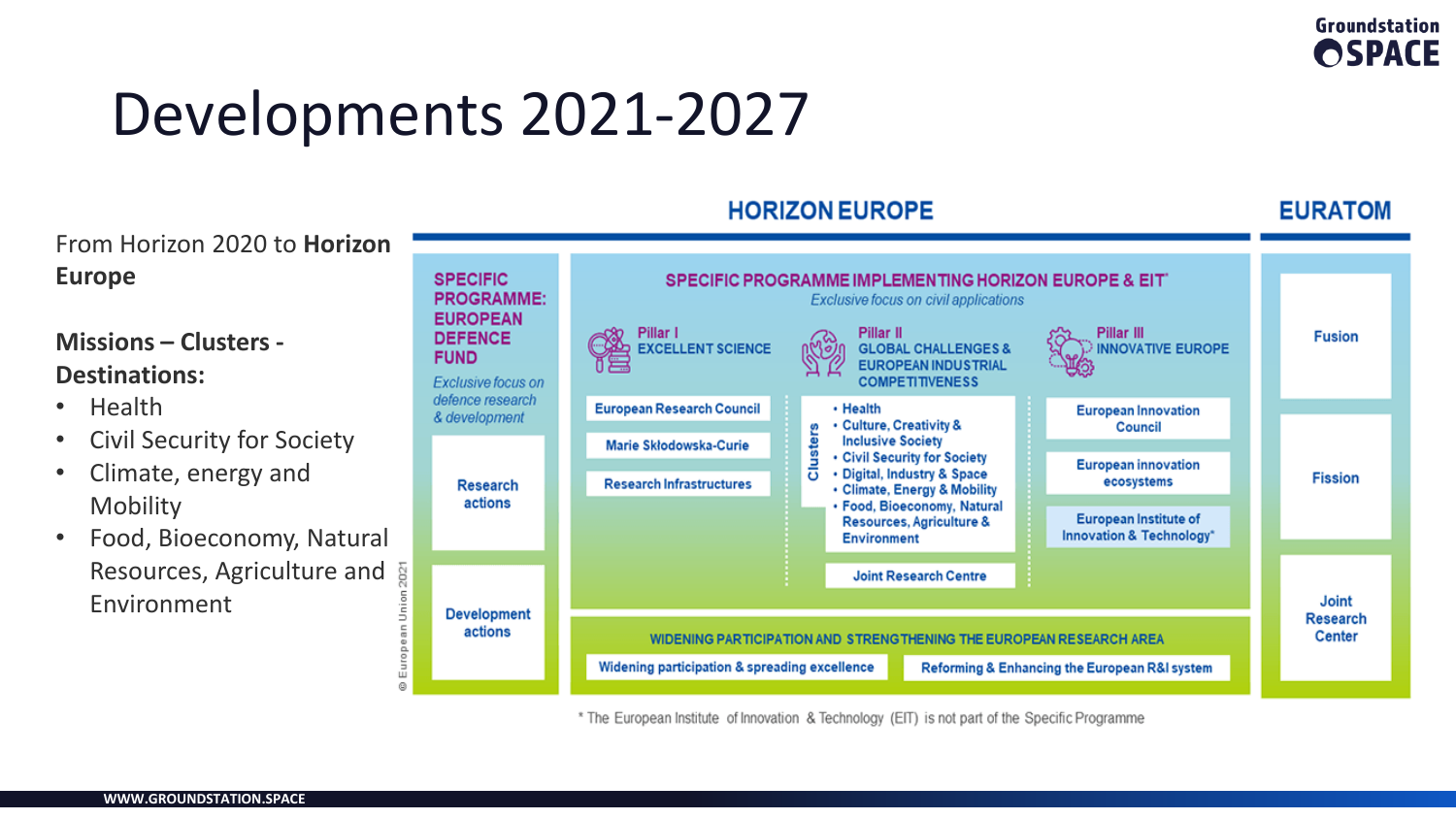

### Developments 2021-2027



EU [funding instrument](https://ec.europa.eu/easme/en/life) for the environment and climate action (and 2021-2027 also transition to clean energy)

Bridging the gap between development of new knowledge (Horizon Europe) and implementation (large-scale deployment finance).

#### [Destination Earth \(DestinE\)](https://ec.europa.eu/digital-single-market/en/destination-earth-destine)

Develop a very high precision digital model of the Earth to monitor and simulate natural and human activity and to develop and test scenarios that would enable more sustainable development and support European environmental policies.

 $\rightarrow$  Digital Twin of the Oceans (Green Deal)





**European Maritime and Fisheries Fund** 

[Fund](https://ec.europa.eu/commission/presscorner/detail/en/IP_18_4104) to invest in the maritime economy and support fishing communities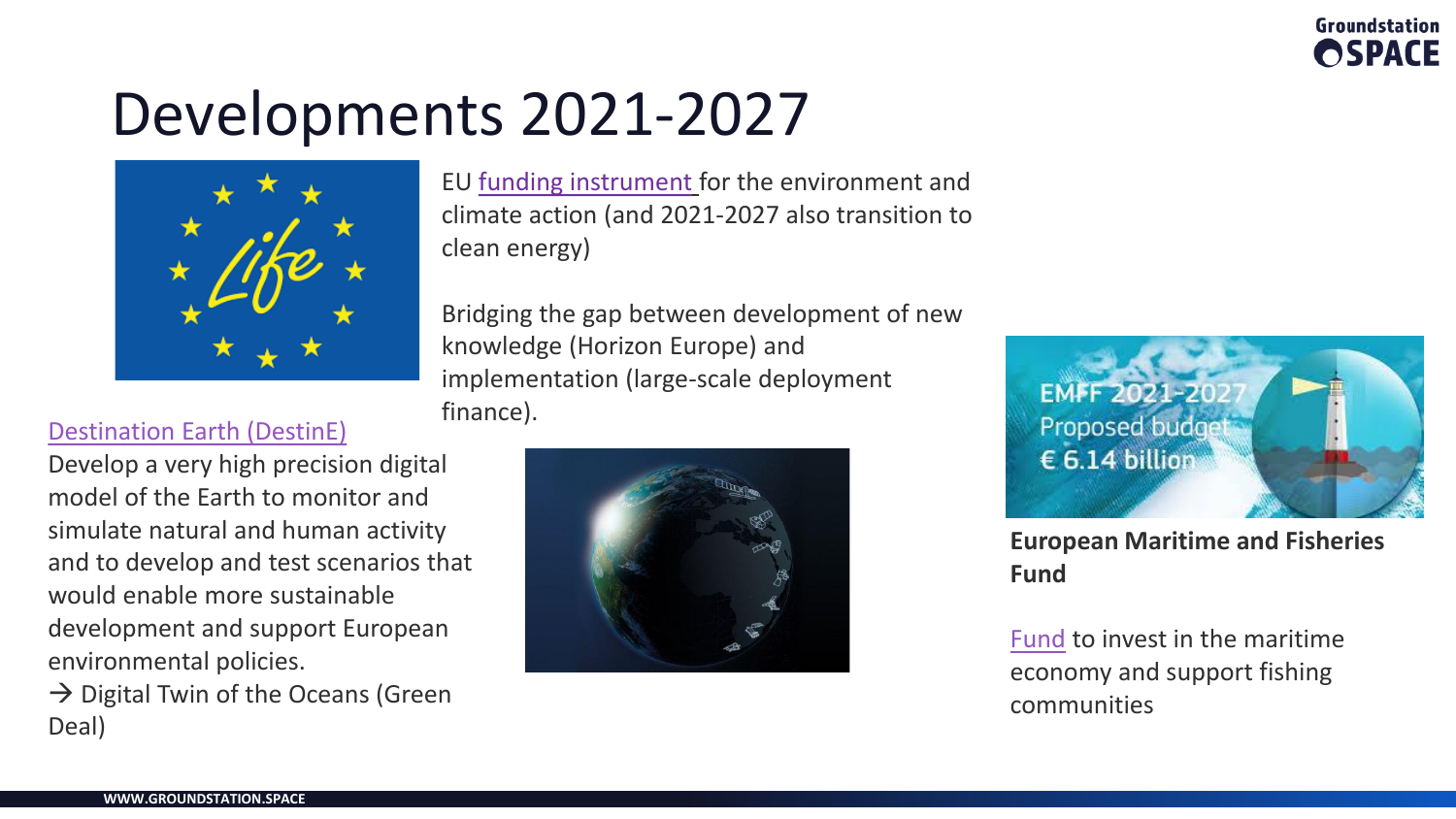### Biodiversity and Ecosystems



HORIZON-CL602021) BIODIV 01-02: Data and technologies for the inventory, fast identification and monitoring of endangered wildlife and other species groups Type of action: RIA Budget (EUR million): 10 ecosystem services

Destination: Biodiversity and

Cluster 6: Food, Bioeconomy, Natural Resources, Agriculture and Environment ([WP9\)](https://ec.europa.eu/info/funding-tenders/opportunities/docs/2021-2027/horizon/wp-call/2021-2022/wp-9-food-bioeconomy-natural-resources-agriculture-and-environment_horizon-2021-2022_en.pdf)

Work programme year

Expected EU contribution/project (EUR million): 3 to 5 Opening: 22 June 2021 Closing: 6 October 2021 17:00 Brussels time Single Stage

### Expected outcome:

In support of the implementation of the Green Deal, the EU biodiversity strategy 2030 and the Birds and Habitats Directives, successful proposals will help to bridge taxonomic and **monitoring** gaps, by providing methods, data, knowledge and models on the conservation status and ecological requirements of species and habitats and help to better understand and address biodiversity decline, its main direct drivers and their interrelations.

Projects results should contribute to **some** of the following expected outcomes:

- Systemic, integrated and (open-)standardised data, knowledge and models on the conservation status and ecological requirements of species and habitats, with a focus on those covered by the Birds and Habitats Directives and IUCN Red List. This will lead to better management of protected sites and species, in particular with a view to setting conservation objectives and developing appropriately designed and effective management plans
- The bridging of taxonomic and monitoring gaps thanks to new enabling tools, technologies, fast identification methodologies and integrated monitoring systems across Europe on wildlife species. These will help to identify biodiversity threats, such as invasive species, emergence of disease threats, conflict situations with production animals and/or human communities, etc.
- Models upscaling the results of biodiversity assessments to wider areas, based on existing datasets of environmental descriptors.
- Integrative taxonomy of inventory pollinator species (bees, butterflies, moths and hoverflies), soil fauna (mites, springtails, woodlice, millipedes and earthworms) and/or other threatened species groups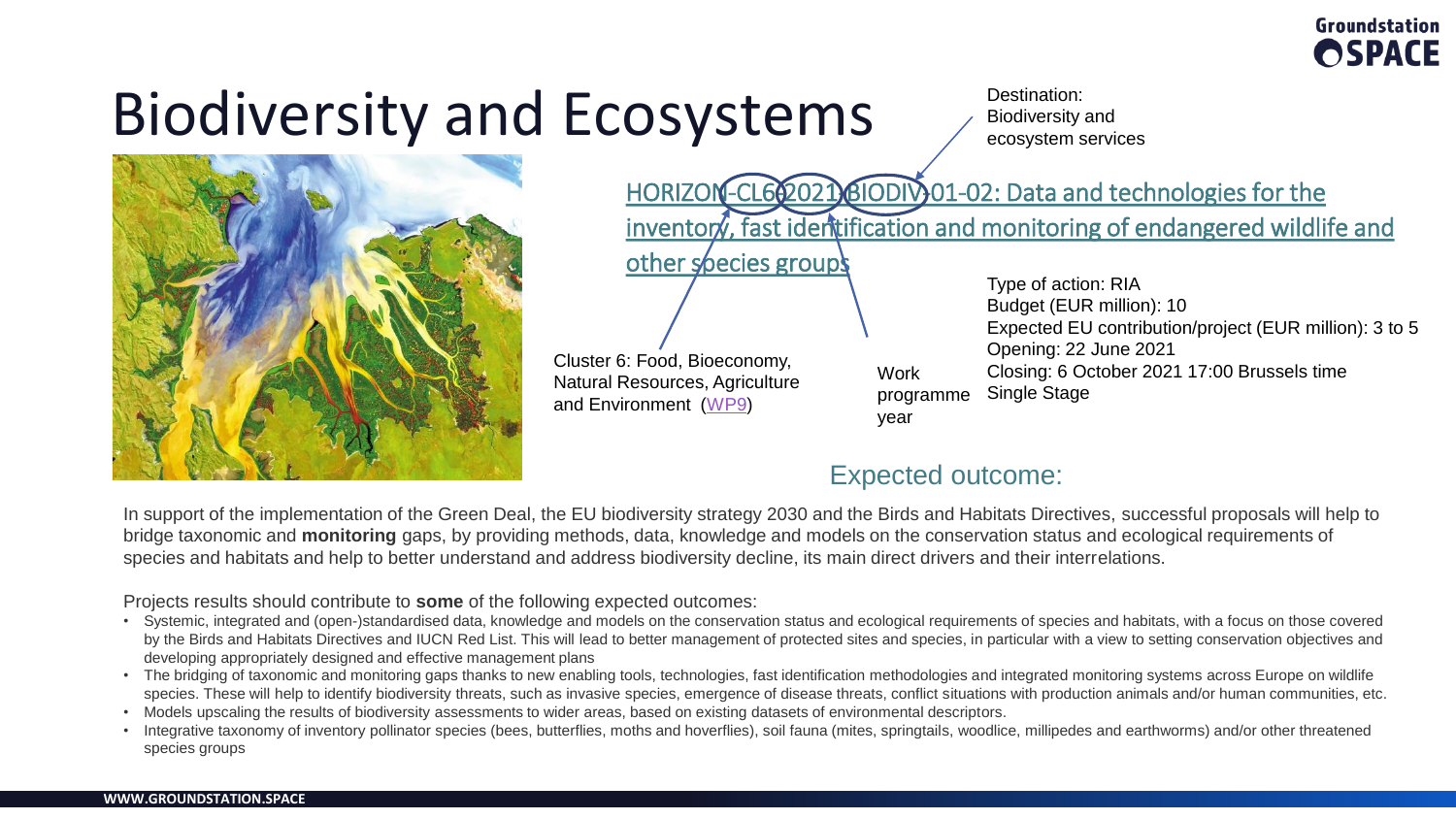# Biodiversity and Ecosystems



HORIZON-CL6-2021-BIODIV-01-03: Understanding and valuing coastal and marine biodiversity and ecosystems services

➢ TRL 4-5 at end of project

HORIZON-CL6-2021-BIODIV-01-04: Assess and predict integrated impacts of cumulative direct and indirect stressors on coastal and marine biodiversity, ecosystems and their services

➢ TRL 4-5 at end of project

Type of action: RIA Budget (EUR million): 16 Expected EU contribution/project (EUR million): 16 Opening: 22 June 2021 Closing: 6 October 2021 17:00 Brussels time Single Stage

Type of action: RIA Budget (EUR million): 10 Expected EU contribution/project (EUR million): 10 Opening: 22 June 2021 Closing: 6 October 2021 17:00 Brussels time Single Stage

HORIZON-CL6-2021-**GOVERNANCE**-01-14: User-oriented solutions building on environmental observation to monitor critical ecosystems and biodiversity loss and vulnerability in the European Union

Type of action: RIA Budget (EUR million): 20 Expected EU contribution/project (EUR million): 3-5 Opening: 22 June 2021 Closing: 6 October 2021 17:00 Brussels time Single Stage

HORIZON-**EUSPA**-2021-**SPACE**-02-51: EGNSS and Copernicus applications fostering the European Green deal ➢ Preserving and restoring biodiversity ➢ TRL 7-9 at end of project

Type of action: IA Budget (EUR million): 14 Expected EU contribution/project (EUR million): 2-3 Opening: ? Closing:? Single Stage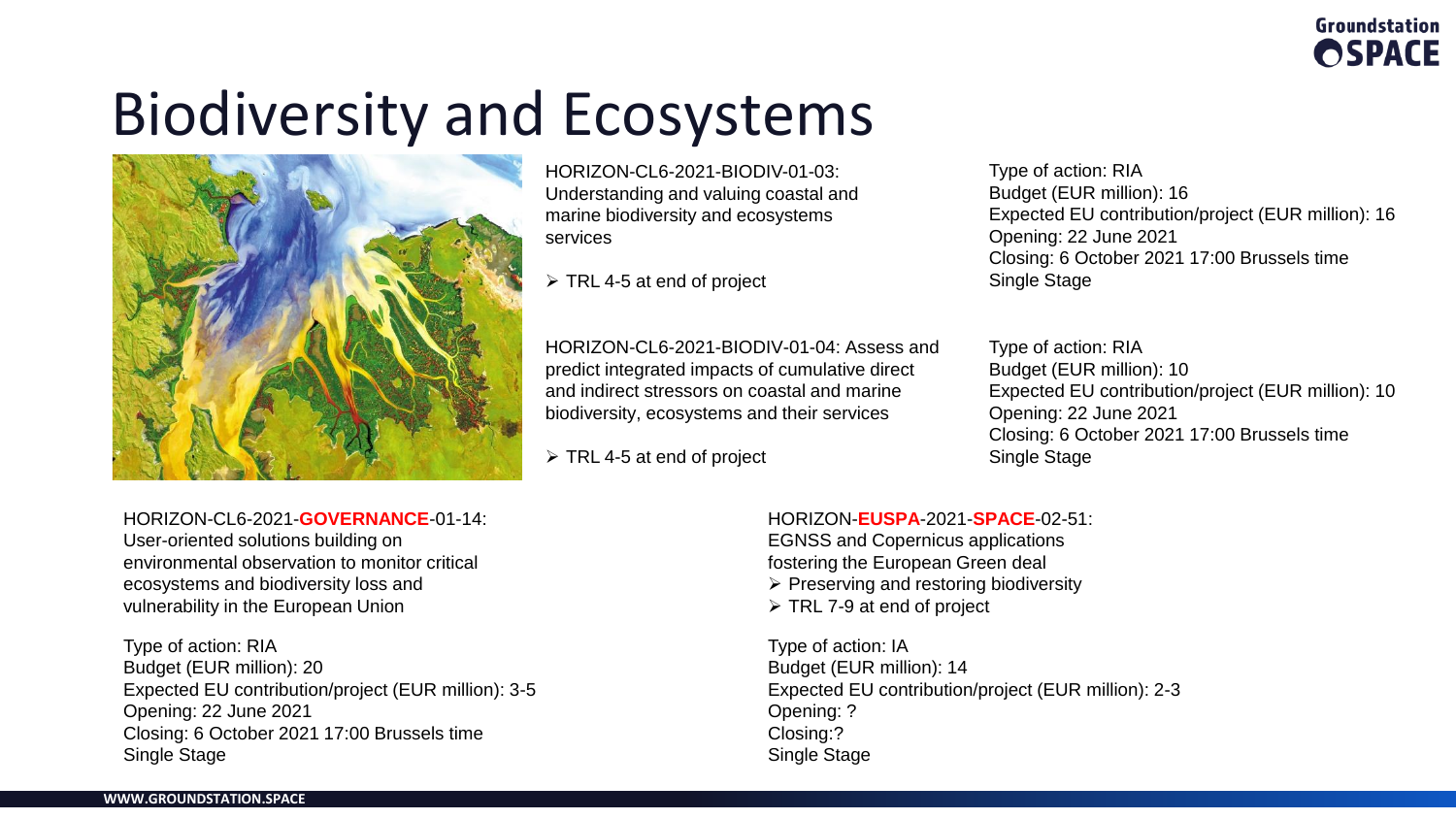### Biodiversity and Ecosystems



HORIZON-CL6-2021-BIODIV-01-15: Quantify impacts of the trade in raw and processed biomass on ecosystems, for offering new leverage points for biodiversity conservation, along supply chains, to reduce leakage effects

> Type of action: RIA Budget (EUR million): 10 Expected EU contribution/project (EUR million): 2-3 Opening: 22 June 2021 Closing: 6 October 2021 17:00 Brussels time Single Stage

The call text makes no explicit mention of satellite technologies such as references to Copernicus, EGNSS/Galileo or "observation", "monitoring" and such. However, the description of biomass and implied land use changes would make satellite data relevant (but not the predominant factor). For this you will need to form a consortium with a broad range/type of stakeholders.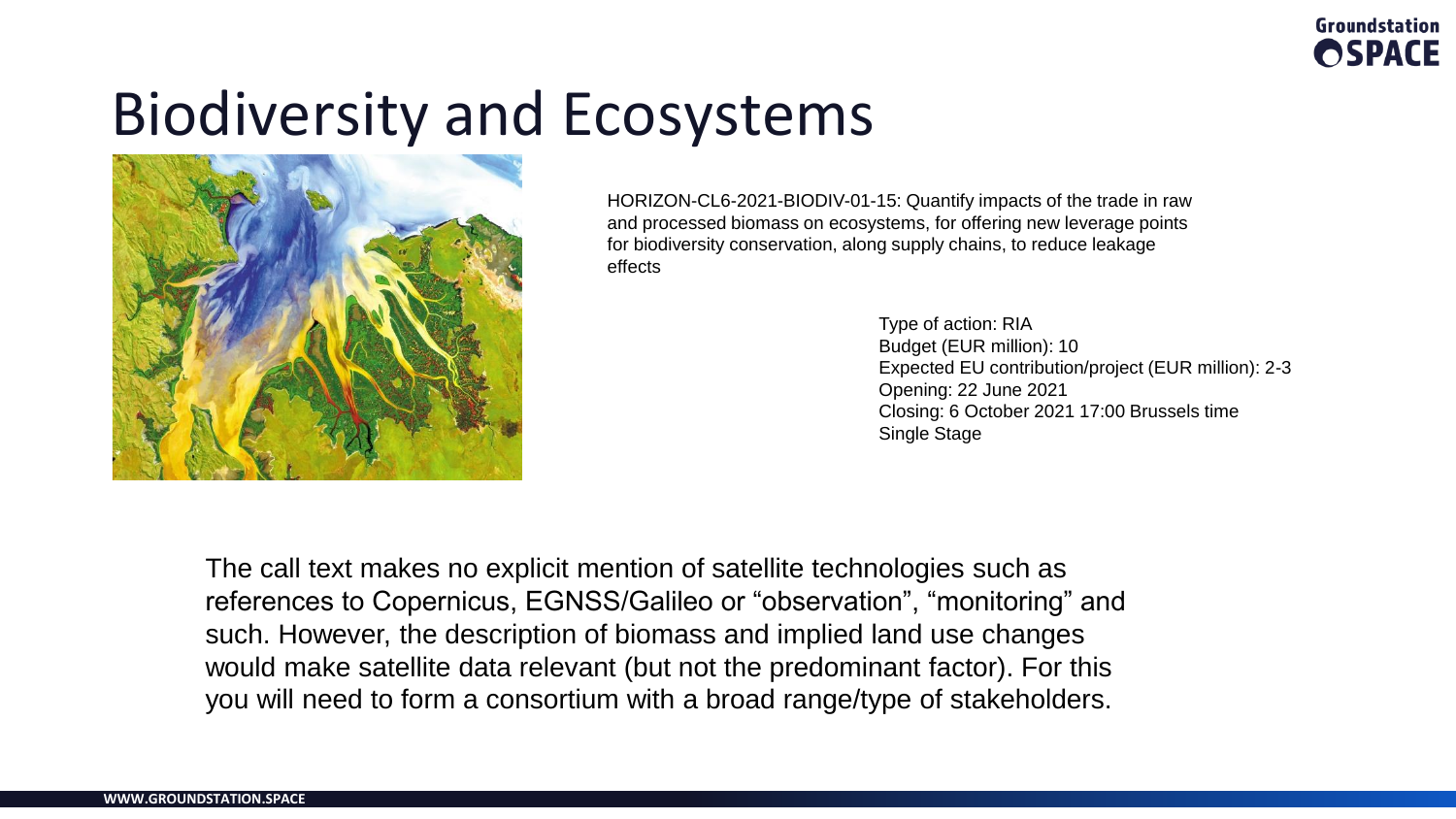### Further information



NL Enterprise Agency (RVO) national contact points / [advisors](https://english.rvo.nl/subsidies-programmes/horizon-europe-research-and-innovation/horizon-europe-overview-advisors) (NL organisations)

Horizon Europe [Info Days 2](https://www.horizon-europe-infodays2021.eu/)021 June 28 – July 9

The brokerage events by the various National Contact Point networks. All the brokerage events require registration: Industry, 22 June: [https://events.b2match.com/events/cluster4industry](https://eur01.safelinks.protection.outlook.com/?url=https%3A%2F%2Fevents.b2match.com%2Fevents%2Fcluster4industry&data=04%7C01%7Ckid%40forskningsradet.no%7C2ee050c3d7e94d0a636c08d9309ef07f%7Ca9b1388299a64b289368b64c69bf0256%7C1%7C0%7C637594281524009457%7CUnknown%7CTWFpbGZsb3d8eyJWIjoiMC4wLjAwMDAiLCJQIjoiV2luMzIiLCJBTiI6Ik1haWwiLCJXVCI6Mn0%3D%7C1000&sdata=lX%2FSpXkIeQKNLuxeDikvUc%2Fs75DnTCRK8c%2FCzbkR3tA%3D&reserved=0) and/or 1 July: <https://industry2021.b2match.io/> Digital, 24-25 June: [https://www.ideal-ist.eu/event/horizon-europe-digital](https://eur01.safelinks.protection.outlook.com/?url=https%3A%2F%2Fwww.ideal-ist.eu%2Fevent%2Fhorizon-europe-digital-face2face-brokerage&data=04%7C01%7Ckid%40forskningsradet.no%7C2ee050c3d7e94d0a636c08d9309ef07f%7Ca9b1388299a64b289368b64c69bf0256%7C1%7C0%7C637594281524019410%7CUnknown%7CTWFpbGZsb3d8eyJWIjoiMC4wLjAwMDAiLCJQIjoiV2luMzIiLCJBTiI6Ik1haWwiLCJXVCI6Mn0%3D%7C1000&sdata=qHFpsczPy8M%2BleL%2Bf4%2FbmDAywh7HoKM%2FW3WgnQCrwz4%3D&reserved=0)face2face-brokerage Space, 28 June: [https://events.b2match.com/events/cosmos2020plus](https://eur01.safelinks.protection.outlook.com/?url=https%3A%2F%2Fevents.b2match.com%2Fevents%2Fcosmos2020plus-heu-cluster4-space-brokerage&data=04%7C01%7Ckid%40forskningsradet.no%7C2ee050c3d7e94d0a636c08d9309ef07f%7Ca9b1388299a64b289368b64c69bf0256%7C1%7C0%7C637594281524019410%7CUnknown%7CTWFpbGZsb3d8eyJWIjoiMC4wLjAwMDAiLCJQIjoiV2luMzIiLCJBTiI6Ik1haWwiLCJXVCI6Mn0%3D%7C1000&sdata=IYNQheD3tuRD3oD%2BAcSCOyKrYLV25wHhCsUBedROWEc%3D&reserved=0)heu-cluster4-space-brokerage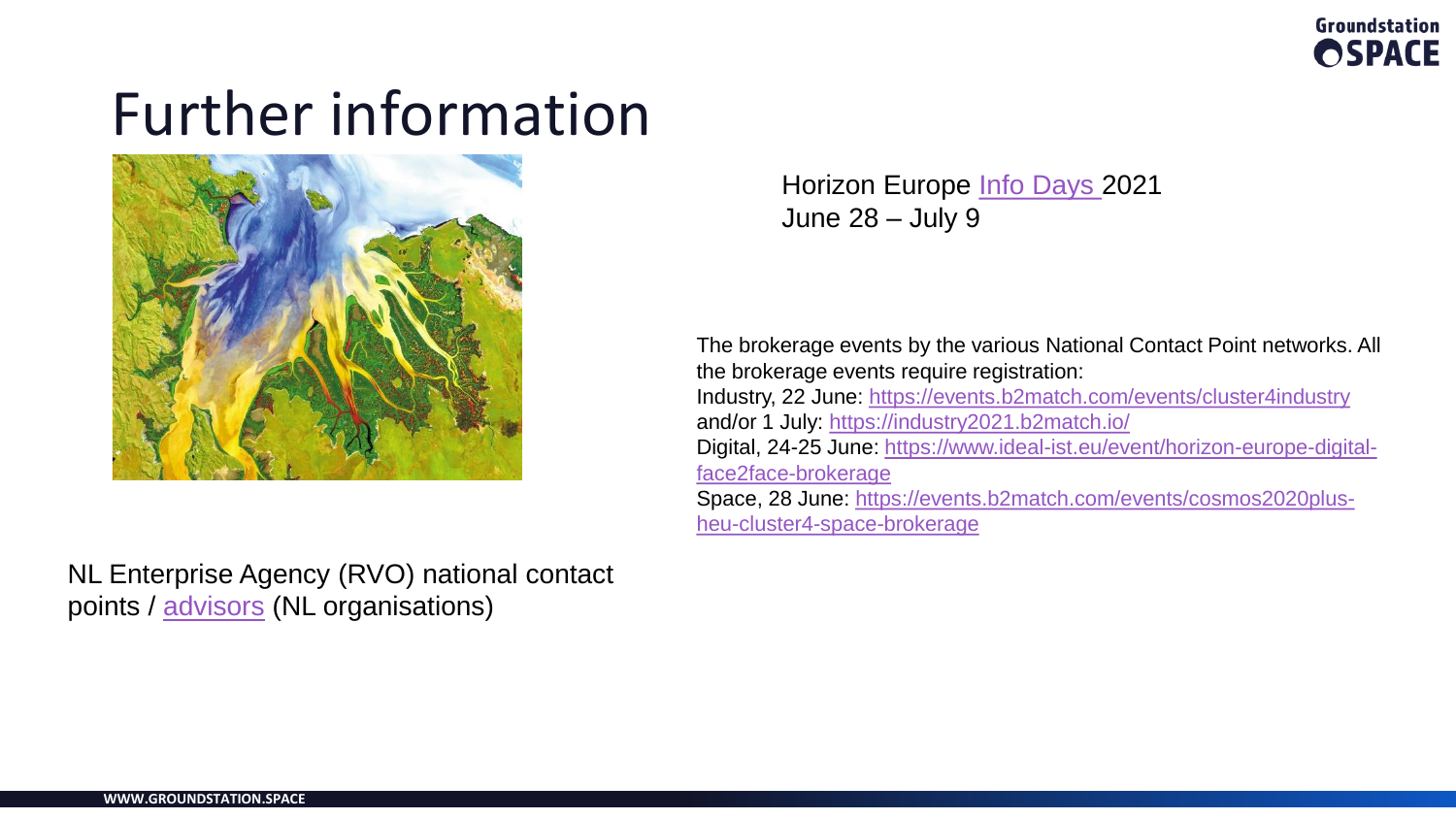

|                                    | 1. EU world-class excellence in science                              | 1. Creating high-quality new knowledge               |
|------------------------------------|----------------------------------------------------------------------|------------------------------------------------------|
| <b>SCIENTIFIC</b><br><b>IMPACT</b> | 2. Emergence of new technologies or fields of science in the EU      | 2. Strengthening human capital in R&I                |
|                                    | 3. Better transnational and cross-sector coordination of R&I efforts | 3. Fostering diffusion of knowledge and Open Science |
|                                    |                                                                      |                                                      |
|                                    |                                                                      |                                                      |
| <b>SOCIETAL</b>                    | 4. Better contribution of R&I to tackle societal challenges          | 4. Addressing EU policy priorities through R&I       |

- 5. EU steering the international agenda to tackle global SCs
- 6. Better societal acceptance of science and innovative solutions
- 5. Delivering benefits & impact via R&I missions
- 6. Strengthening the uptake of innovation in society

|                                  | 7. Diffusion of innovation generating jobs, growth and investments |  |
|----------------------------------|--------------------------------------------------------------------|--|
| <b>ECONOMIC</b><br><b>IMPACT</b> | 8. Strengthened competitive position of European industry          |  |
|                                  |                                                                    |  |

9. Better innovation capabilities of EU firms

- 7. Generating innovation-based growth
- 8. Creating more and better jobs
- 9. Leveraging investments in R&I

**IMPACT**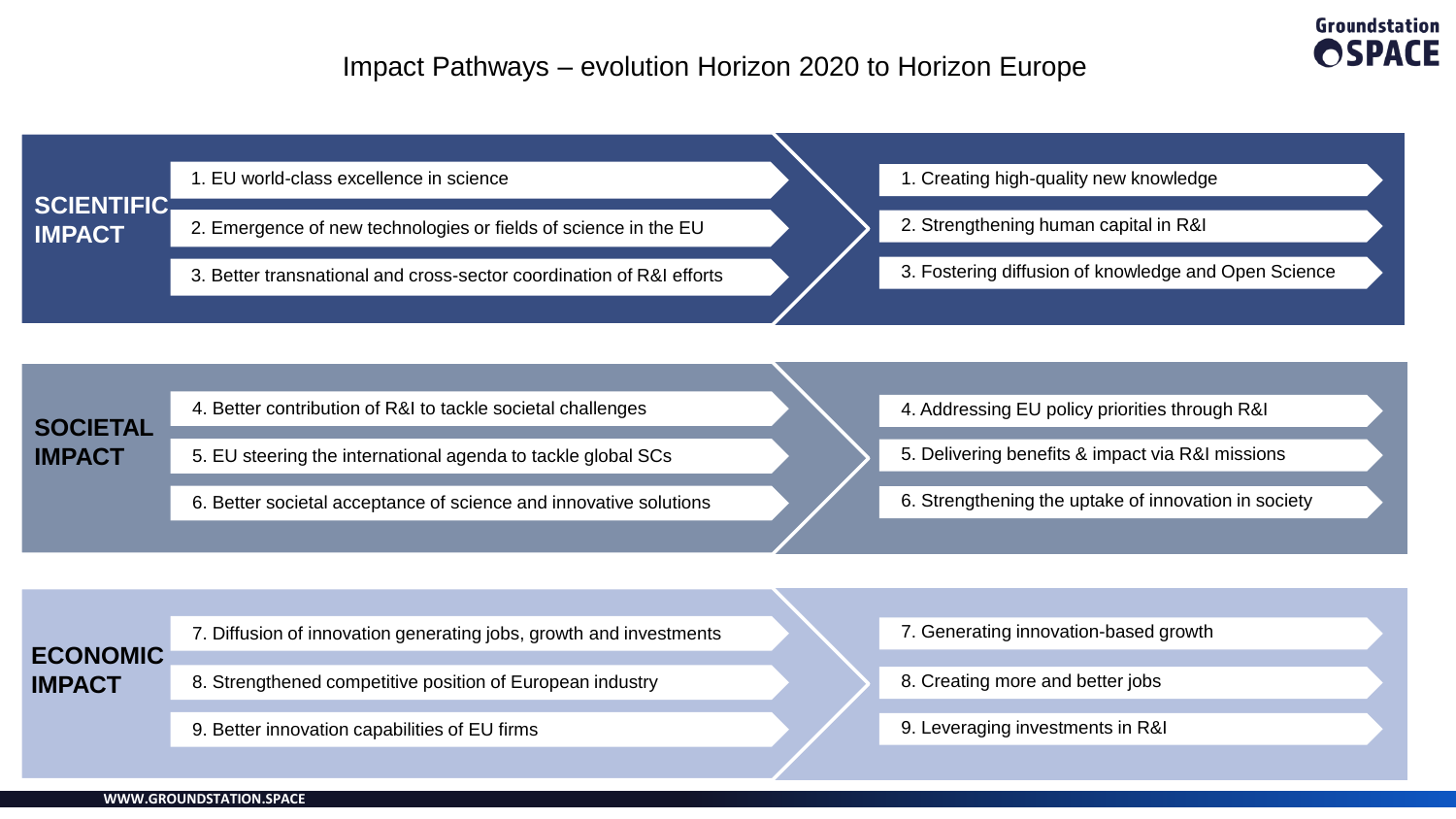*What are the specific needs that triggered this project?* 

#### Example 1

Most airports use process floworiented models based on static mathematical values limiting the optimal management of passenger flow and hampering the accurate use of the available resources to the actual demand of passengers.

#### Example 2

Electronic components need to get smaller and lighter to match the expectations of the end-users. At the same time there is a problem of sourcing of raw materials that has an environmental impact.

What do you expect to generate by the end of the project?

Example 1 **Successful large-scale demonstrator:**  Trial with 3 airports of an advanced forecasting system for proactive airport passenger flow management.

#### **Algorithmic model:**

Novel algorithmic model for proactive airport passenger flow management.

Example 2 Publication of a **scientific discovery on transparent electronics.** 

**New product:** More sustainable electronic circuits.

**Three PhD students trained.** 

### **SPECIFIC NEEDS EXPECTED RESULTS D & E & C MEASURES**

What dissemination, exploitation and communication measures will you apply to the results?

Example 1 **Exploitation:** Patenting the algorithmic model.

**Dissemination towards the scientific community and airports**: Scientific publication with the results of the large-scale demonstration.

**Communication towards citizens:** An event in a shopping mall to show how the outcomes of the action are relevant to our everyday lives.

#### Example 2

**Exploitation of the new product:** Patenting the new product; Licencing to major electronic companies.

**Dissemination towards the scientific community and industry:** 

Participating at conferences; Developing a platform of material compositions for industry; Participation at EC project portfolios to disseminate the results as part of a group and maximise the visibility vis-à-vis companies.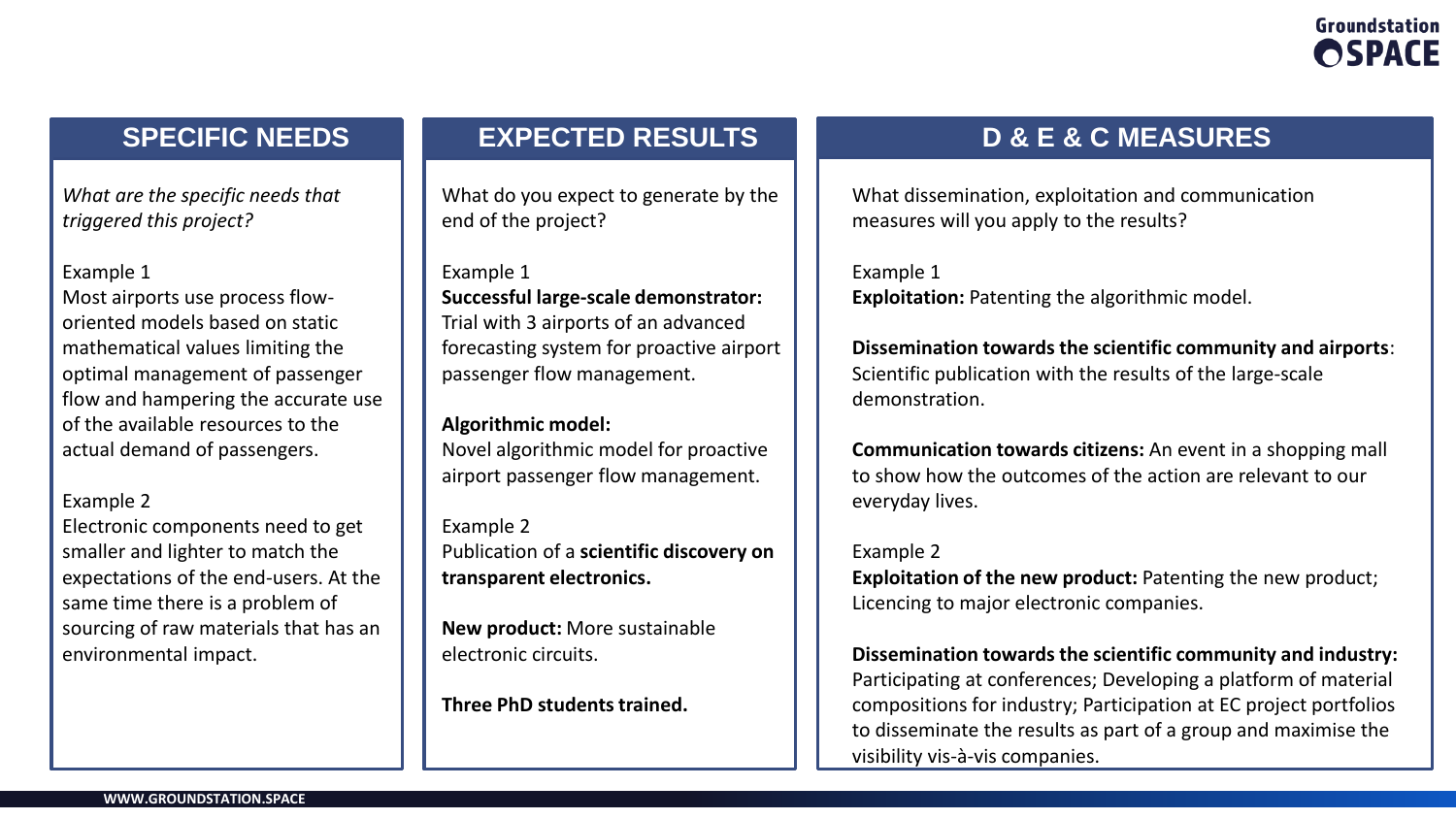### **TARGET GROUPS OUTCOMES IMPACTS**

*Who will use or further up-take the results of the project? Who will benefit from the results of the project?* 

Example 1 **9 European airports:**  Schiphol, Brussels airport, etc.

**The European Union aviation safety agency.** 

**Air passengers (indirect).** 

Example 2 **End-users**: consumers of electronic devices.

**Major electronic companies**: Samsung, Apple, etc.

**Scientific community** (field of transparent electronics).

*What change do you expect to see after successful dissemination and exploitation of project results to the target group(s)?* 

Example 1 **Up-take by airports:** 9 European airports adopt the advanced forecasting system demonstrated during the project.

#### Example 2 **High use of the scientific discovery published** (measured with the relative rate of citation index of project publications).

A **major electronic company**  (Samsung or Apple) **exploits/uses the new product** in their manufacturing.

*What are the expected wider scientific, economic and societal effects of the project contributing to the expected impacts outlined in the respective destination in the work programme?* 

#### Example 1

**Scientific:** New breakthrough scientific discovery on passenger forecast modelling.

#### **Economic:** Increased airport efficiency

Size: 15% increase of maximum passenger capacity in European airports, leading to a 28% reduction in infrastructure expansion costs.

#### Example 2

**Scientific:** New breakthrough scientific discovery on transparent electronics.

**Economic/Technological:** A new market for touch enabled electronic devices.

**Societal:** Lower climate impact of electronics manufacturing (including through material sourcing and waste management).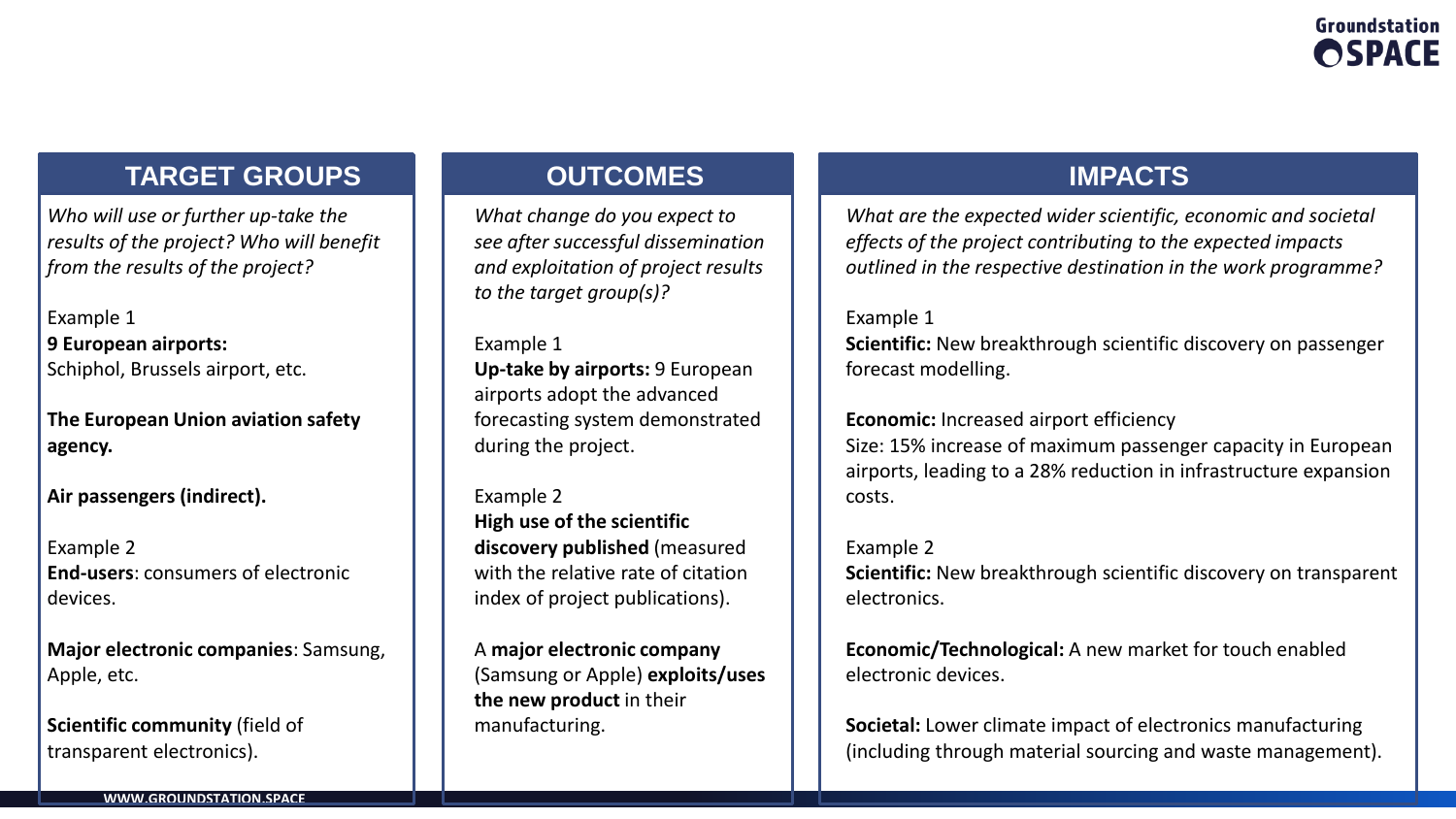# Scientific impact indicators

| Toward scientific impact                             | <b>Short-term</b>                                                                                                                                         | <b>Medium-term</b>                                                                                  | Longer-term                                                                                                                                                                  |
|------------------------------------------------------|-----------------------------------------------------------------------------------------------------------------------------------------------------------|-----------------------------------------------------------------------------------------------------|------------------------------------------------------------------------------------------------------------------------------------------------------------------------------|
| Creating high-quality new<br>knowledge               | Publications – Number of FP<br>peer reviewed scientific<br>publications                                                                                   | Citations - Field-Weighted<br>Citation Index of FP peer<br>reviewed publications                    | World-class science - Number<br>and share of peer reviewed<br>publications from FP projects<br>that are core contribution to<br>scientific fields                            |
| Strengthening human capital in<br>R&I                | Skills – Number of researchers<br>having benefitted from upskilling<br>activities in FP projects                                                          | Careers - Number and share of<br>upskilled FP researchers with<br>more influence in their R&I field | <b>Working conditions - Number</b><br>and share of upskilled FP<br>researchers with improved<br>working conditions                                                           |
| Fostering diffusion of knowledge<br>and Open Science | Shared knowledge – Share of<br>FP research outputs (open data<br>/ publication / software etc)<br>shared through open knowledge<br><b>infrastructures</b> | Knowledge diffusion - Share of<br>open access FP research<br>outputs actively used / cited          | New collaborations - Share of<br>FP beneficiaries having<br>developed new transdisciplinary<br>/ trans-sectoral collaborations<br>with users of their open FP R&I<br>outputs |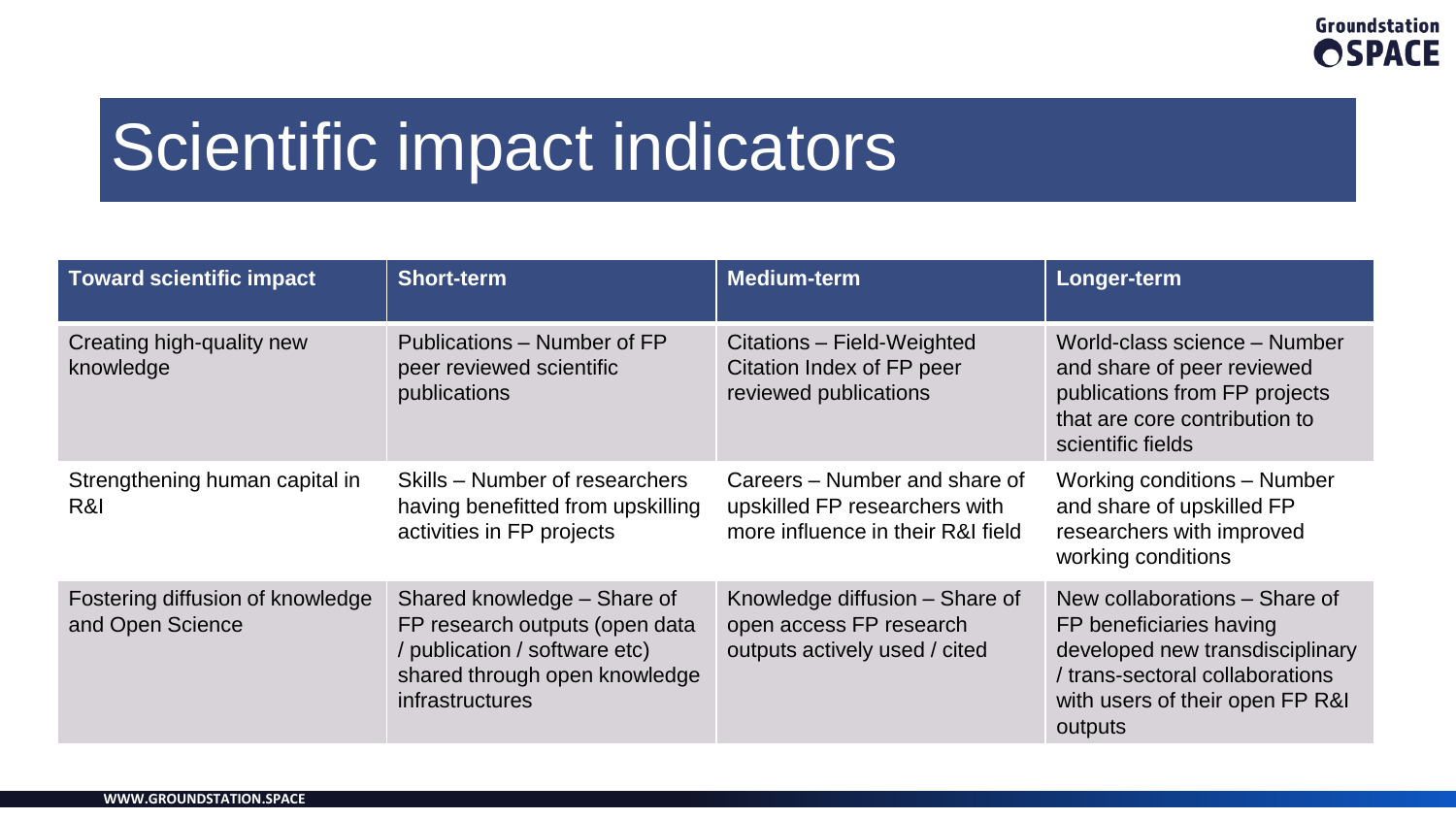### Societal impact indicators

| Toward scientific impact                               | <b>Short-term</b>                                                                                                                      | <b>Medium-term</b>                                                                                                                     | Longer-term                                                                                                                                                                                |
|--------------------------------------------------------|----------------------------------------------------------------------------------------------------------------------------------------|----------------------------------------------------------------------------------------------------------------------------------------|--------------------------------------------------------------------------------------------------------------------------------------------------------------------------------------------|
| Addressing EU policy priorities<br>through R&I         | Outputs – Number and share of<br>outputs aimed at addressing<br>specific EU policy priorities                                          | Solutions – Number and share<br>of innovations and scientific<br>results addressing specific EU<br>policy priorities                   | Benefits - Aggregated estimated<br>effects from use of FP funded<br>results, on tackling specific EU<br>policy priorities, including<br>contribution to the policy and<br>law-making cycle |
| Delivering benefits and impact<br>through R&I missions | R&I mission outputs – Outputs<br>in specific R&I missions                                                                              | R&I mission results – Results in<br>specific R&I missions                                                                              | R&I mission targets met -<br>Targets achieved in specific R&I<br>missions                                                                                                                  |
| Strengthening the uptake of<br>innovation in society   | Co-creation – Number and<br>share of FP projects where EU<br>citizens and end-users<br>contribute to the co-creation of<br>R&I content | Engagement – Number and<br>share of FP beneficiary entities<br>with citizen and end-users<br>engagement mechanisms after<br>FP project | Societal R&I uptake - Uptake<br>and outreach of FP co-created<br>scientific results and innovative<br>solutions                                                                            |